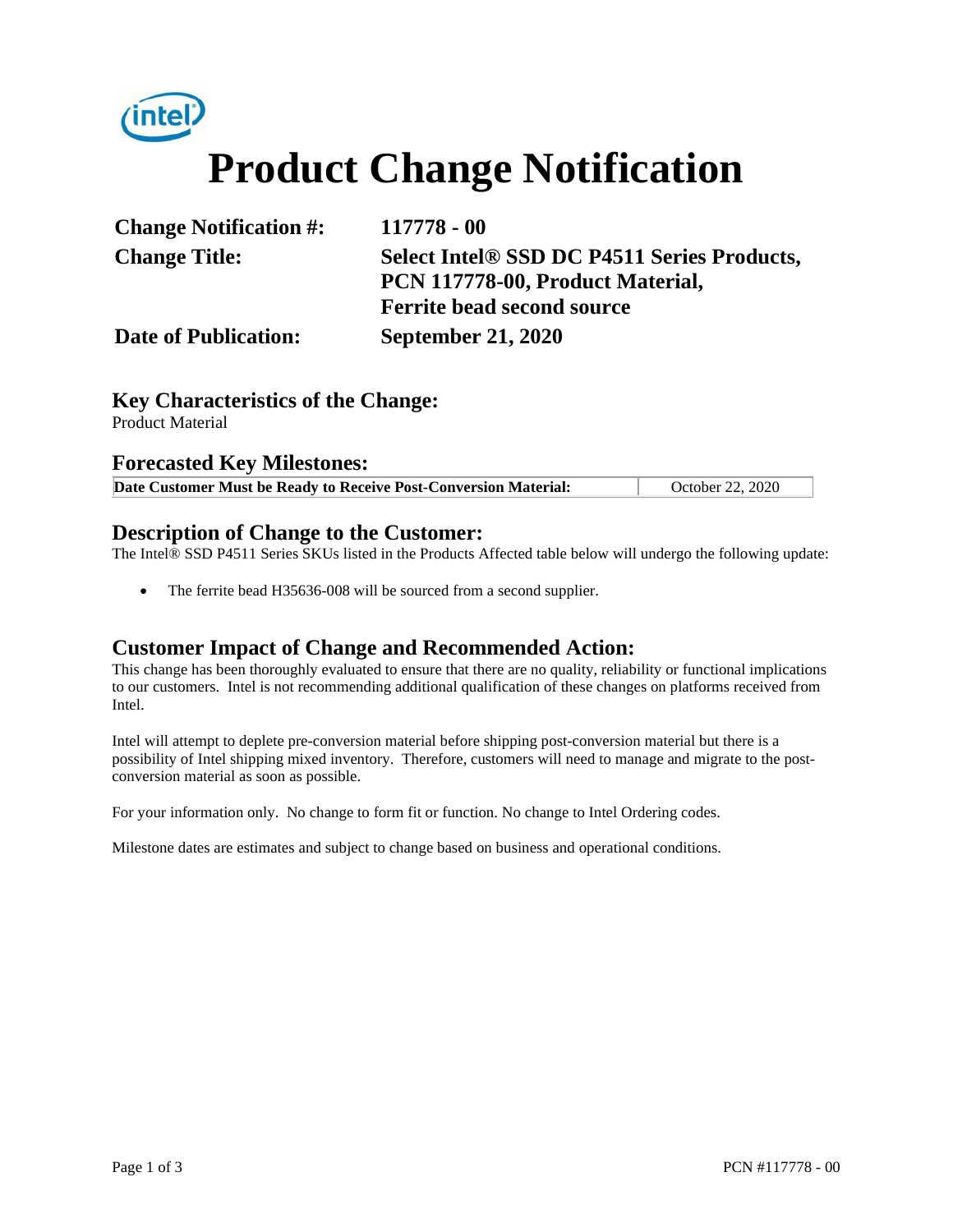## **Products Affected / Intel Ordering Codes:**

| Troughly interest the organized couple                                                                            |                     |     |  |
|-------------------------------------------------------------------------------------------------------------------|---------------------|-----|--|
| <b>Marketing Name</b>                                                                                             | <b>Product Code</b> | MMH |  |
| Intel® SSD DC P4511 Series (1.0TB, M.2 110mm PCIe 3.1 x4, 3D2, TLC) Generic SSDPELKX010T801 965843<br>Single Pack |                     |     |  |
| Intel® SSD DC P4511 Series (2.0TB, M.2 110mm PCIe 3.1 x4, 3D2, TLC) Generic SSDPELKX020T801 965844<br>Single Pack |                     |     |  |

## **PCN Revision History:**

| <b>Date of Revision:</b> | <b>Revision Number:</b> | <b>Reason:</b>           |
|--------------------------|-------------------------|--------------------------|
| September 21, $2020$     | OC                      | Originally Published PCN |